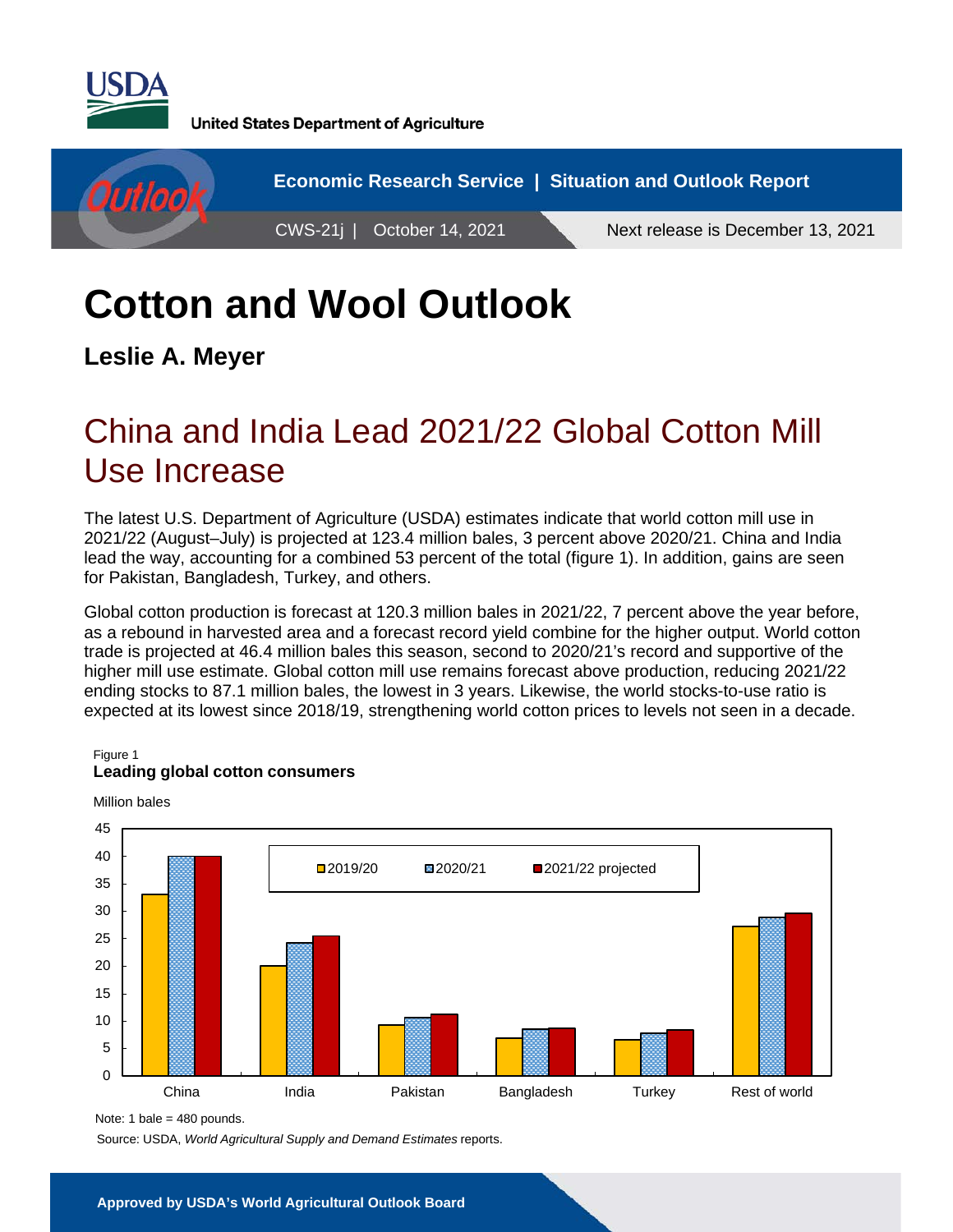## **Domestic Outlook**

## U.S. Cotton Crop Forecast Lower in October

USDA's October *Crop Production* report forecasts 2021 U.S. cotton production at 18 million bales, 500,000 bales below last month's forecast but 23 percent (3.4 million bales) above the 2020 crop. The smaller October forecast is attributable to a lower national yield projection, largely the result of a reduced yield for Texas. If realized, 2021 U.S. cotton production would be the second smallest crop in 5 years.

The 2021 U.S. upland cotton crop is forecast at 17.65 million bales, compared with last season's 14.1 million bales. During the previous 20 years, the October upland production estimate was above the final estimate 11 times and below it 8 times; no production forecast was published in 2013. Past differences between the October forecast and the final production estimates indicate a 2 out of 3 chance for the 2021 upland crop to range between 16.45 million bales and 18.85 million bales.

Upland cotton production this season is forecast higher in two of the Cotton Belt regions while lower in two regions (figure 2). In the Southeast, 2021 cotton production is projected at 4.3 million bales—9 percent above 2020 but 3 percent below the 2016–20 average—as a higher yield is partially offset by lower area. Cotton area in 2021 is forecast at its lowest in 5 years, with harvested area estimated at about 2.3 million acres. The Southeast yield is projected at 914 pounds per harvested acre in 2021, compared with the 5-year average of 855 pounds.

The 2021 Delta cotton crop is estimated at approximately 3.9 million bales, the smallest since 2016, as area is also the lowest in 5 years. In 2021, cotton harvested acreage is forecast at about 1.6 million acres, compared with the 5-year average of 1.9 million acres. In contrast, the region's yield is projected at a record 1,175 pounds per harvested acre, compared with the 5 year average of 1,115 pounds.

#### Figure 2 **U.S. regional upland cotton production**

Million bales



Note: 1 bale =  $480$  pounds.

Source: USDA, National Agricultural Statistics Service, *Crop Production* reports.

**2** Cotton and Wool Outlook, CWS-21j, October 14, 2021 USDA, Economic Research Service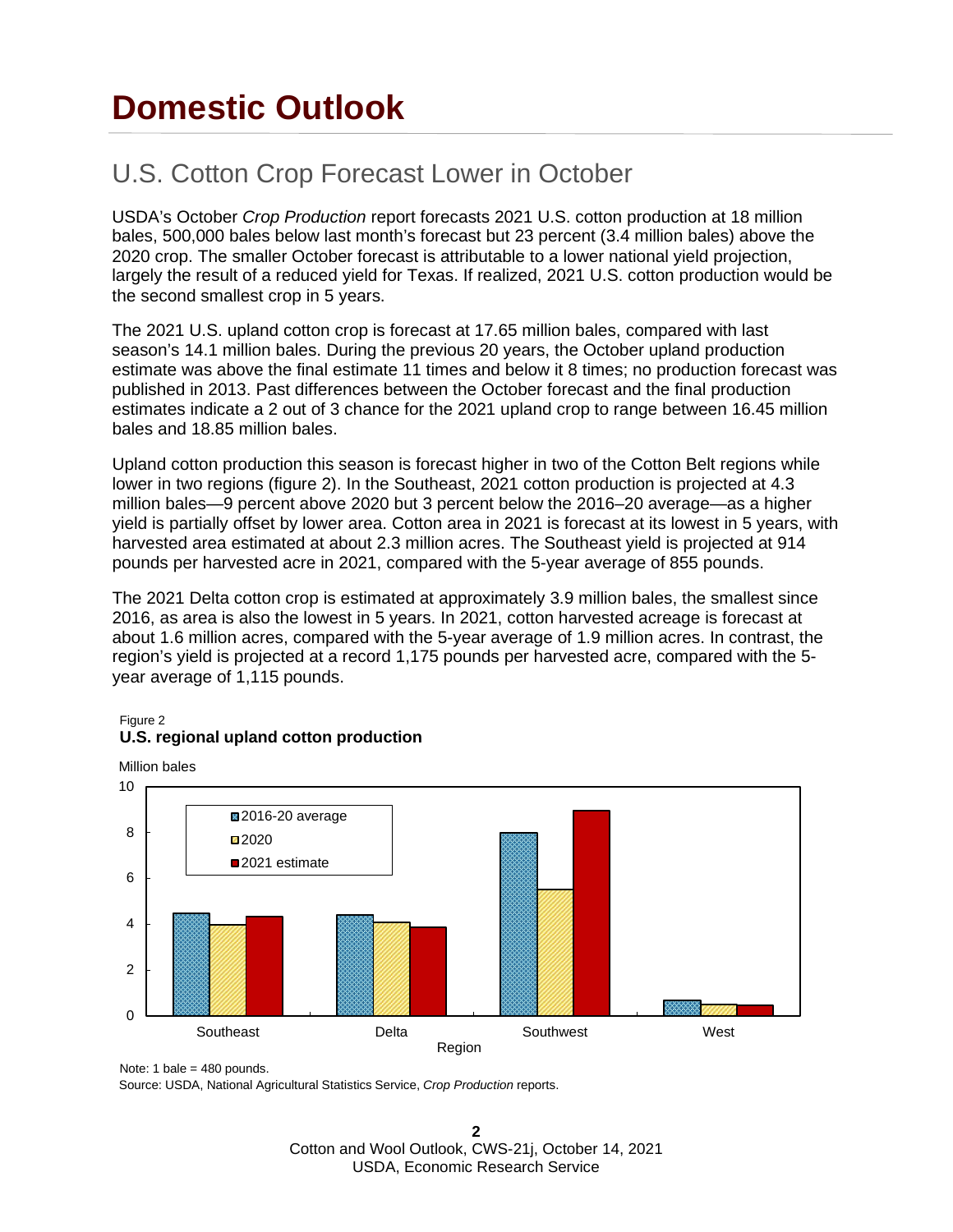In the Southwest, the 2021 upland crop is forecast at nearly 9 million bales, the second highest on record behind 2017's 10.5 million bales. While 2021 planted area (6.9 million acres) was the lowest in 5 years, improved crop conditions this season reduced abandonment and increased harvested area to an estimated 5.8 million acres, similar to 2019. As a result, 2021 Southwest abandonment is projected at 17 percent, well below last season's 49 percent and the lowest in 5 years. The 2021 Southwest upland yield, meanwhile, is projected higher at 747 pounds per harvested acre, compared with last season's 692 pounds.

In the West, the 2021 upland crop is projected at only 466,000 bales, 7 percent below 2020 and the lowest production in more than 8 decades. The region's upland cotton harvested area (172,000 acres) is the lowest since 2015, while this season's yield (1,300 pounds per harvested acre) is forecast 4 percent below the 5-year average. The extra-long staple (ELS) crop—grown mainly in the West—is projected at only 353,000 bales in 2021, down from 546,500 bales in 2020 and the lowest crop since 1994. Despite this season's considerably lower beginning stocks—a result from 2020/21 demand reaching it highest in 8 years—ELS area is at its lowest in 35 years.

Total 2021 U.S. cotton harvested area is estimated at 9.9 million acres, compared with last season's 8.3 million acres. The national yield is projected at 871 pounds per harvested acre, compared with 2020's 847 pounds. As of October 10, 20 percent of the U.S. cotton crop was harvested, slightly below last season's 25 percent and the 2016–20 average of 26 percent. Meanwhile, 2021 U.S. cotton crop conditions have continued above last season and the 5-year average. As of October 10, 64 percent of the cotton area was rated "good" or "excellent," compared with 40 percent last year, while only 6 percent of the crop area was rated "poor" or "very poor," compared with 30 percent a year ago. For current production estimates by State, see table 10 published separately with this report.

## U.S. Cotton Demand Estimates Unchanged; Stocks Lowered

The U.S. cotton demand estimate for 2021/22 remains projected at 18 million bales in October, 4 percent below 2020/21 but similar to the 3-year average. U.S. cotton exports account for the bulk of demand and are forecast at 15.5 million bales in 2021/22, with mill use expected to contribute the remaining 2.5 million bales. Despite a higher world mill use forecast this season and a relatively strong foreign import demand, U.S. cotton supplies—expected to be their lowest in 5 years—are limiting export prospects. In addition, ongoing supply chain disruptions and the recent surge in cotton prices add additional uncertainties to the global cotton market. Based on the October projections, the 2021/22 U.S. share of world trade is forecast near 33.5 percent slightly below last season (figure 3).

With the U.S. cotton demand projection unchanged this month and a lower production estimate. the 2021/22 U.S. ending stocks estimate is reduced to 3.2 million bales, marginally above last season and among the lowest of the last decade. Similarly, the stocks-to-use ratio is forecast at 18 percent at the end of 2021/22, slightly above last season but below each of the previous 3 years. Based on the U.S. and global cotton supply and demand estimates and recent prices, the 2021/22 average U.S. upland cotton farm price is forecast at a record 90 cents per pound, compared with the final 2020/21 estimate of 66.3 cents per pound.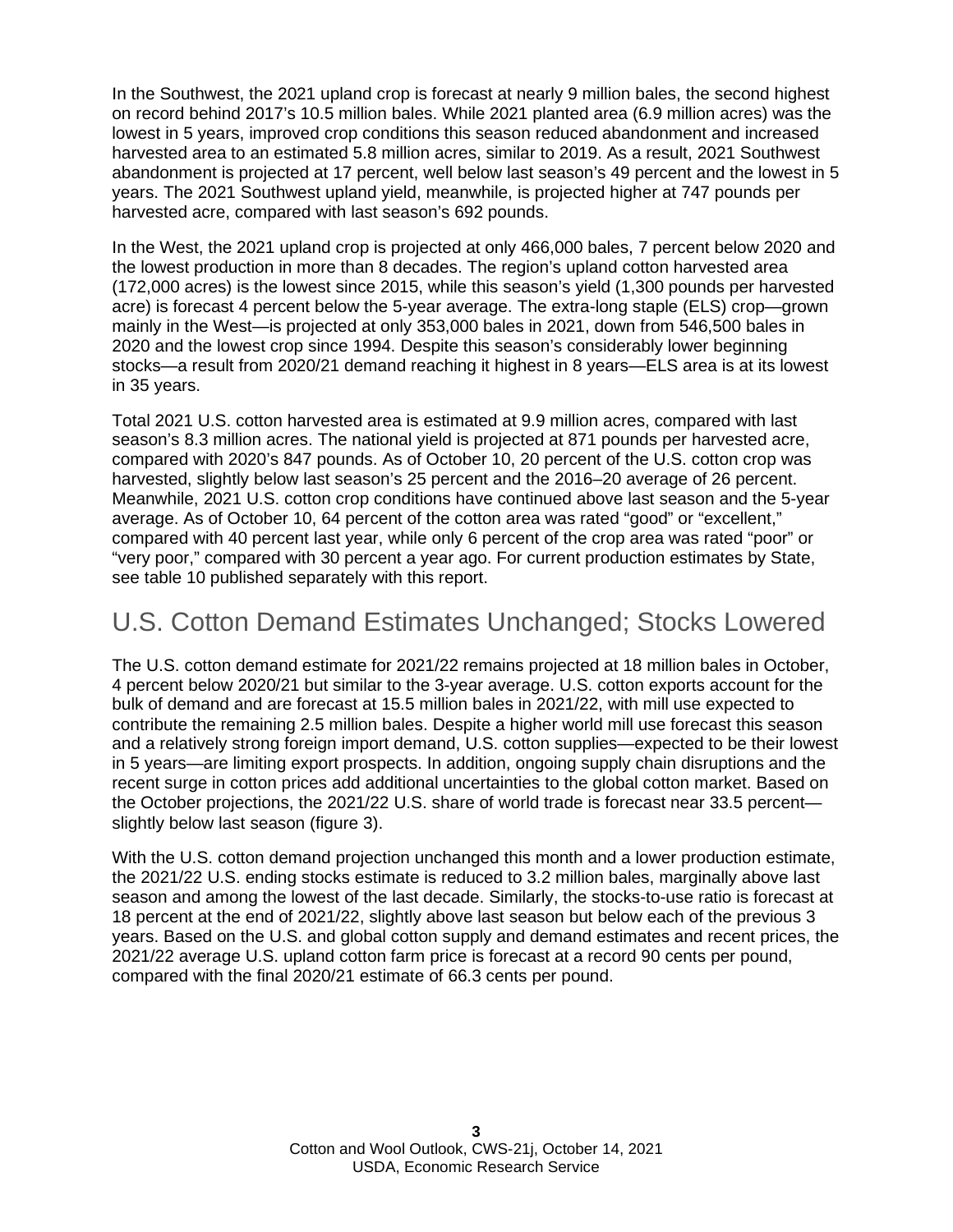#### Figure 3 **U.S. cotton exports and share of global trade**



Note: 1 bale = 480 pounds.

Source: USDA, *World Agricultural Supply and Demand Estimates* reports.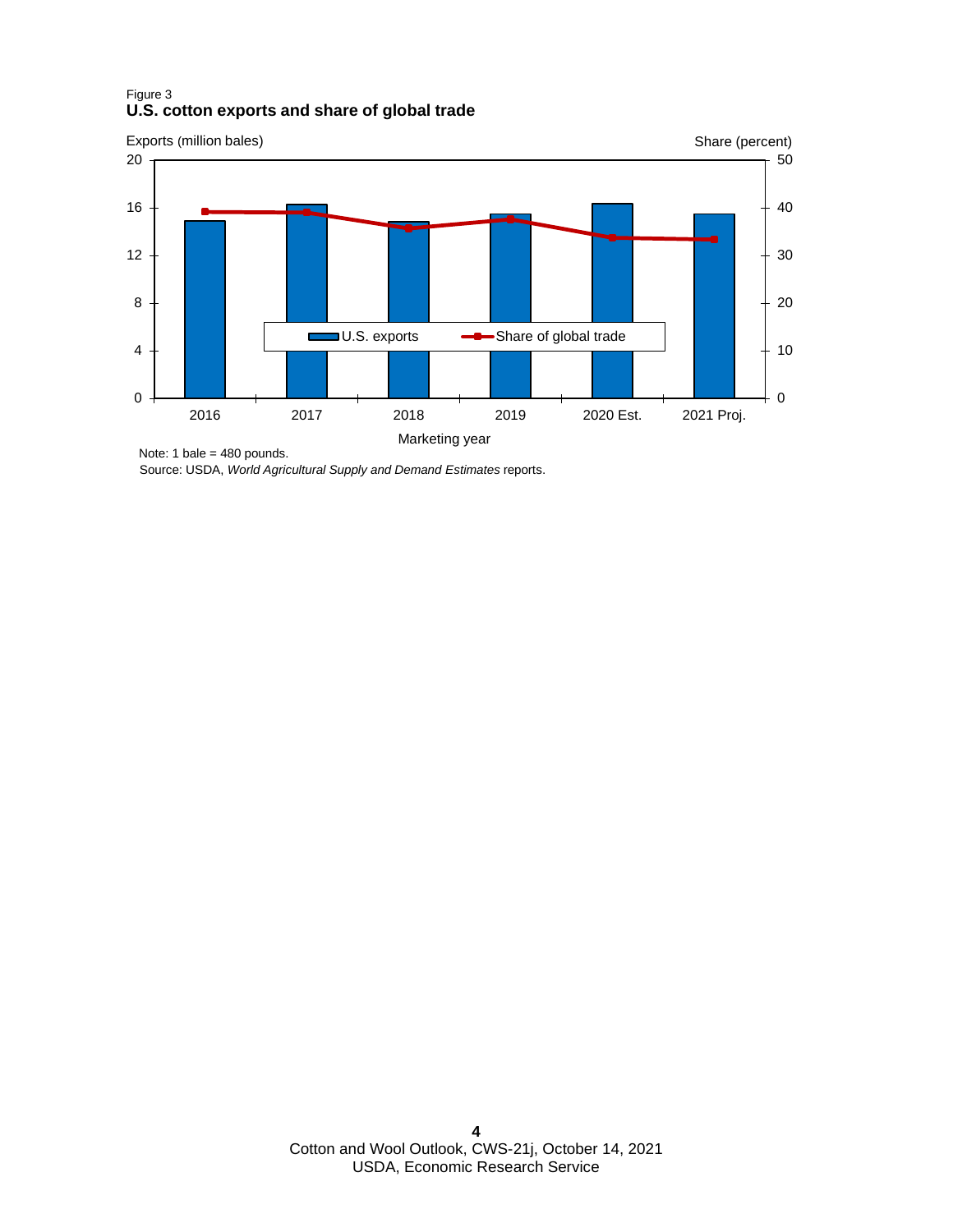## **International Outlook**

## Global Cotton Production to Increase in 2021/22

World cotton production in 2021/22 is projected at 120.3 million bales, only marginally above last month's projection but 8.1 million bales (7 percent) higher than 2020/21. The October production estimate includes increases for Pakistan and Turkey and decreases for India and the United States. Global harvested area is forecast at 32.6 million hectares (80.4 million acres) in 2021/22, higher than last season but below each of the previous 3 years. The world cotton yield in 2021/22 is projected at a record 804 kilograms (kg) per hectare (717 pounds per acre), compared with the 3-year average of 770 kg per hectare.

Cotton production among the major-producing countries this season is mixed compared with 2020/21 (figure 4). Production in India—the leading cotton producer—is forecast at 28 million bales, unchanged from 2020/21; lower area resulting from the monsoon's variation in key cotton regions this season is coupled with a higher projected national yield. Harvested area in India is estimated at 12.4 million hectares in 2021/22, the lowest in 5 years. Meanwhile, India's yield (492 kg per hectare) is forecast to offset the effect of the area loss. For 2021/22, India is forecast to account for 23 percent of the global cotton crop.

For China, 2021/22 cotton production is projected at 26.75 million bales, 9 percent (2.75 million bales) below the year before, with reductions for both area and yield. Harvested area is forecast about 4.5 percent lower, at 3.1 million hectares, while less favorable growing conditions this season support a lower national yield (1,879 kg per hectare) that is 5 percent below 2020/21's record. China is expected to account for 22 percent of world production this season. On the other hand, cotton production in Pakistan is projected to increase 2 million bales in 2021/22 to 6.5 million bales, as a considerable rebound in yield to 708 kg per hectare more than offsets a 4-decade low in cotton area. Pakistan is forecast to account for more than 5 percent of the global cotton crop in 2021/22.

#### Figure 4 **World cotton production**



Source: USDA, *World Agricultural Supply and Demand Estimates* reports.

**5** Cotton and Wool Outlook, CWS-21j, October 14, 2021 USDA, Economic Research Service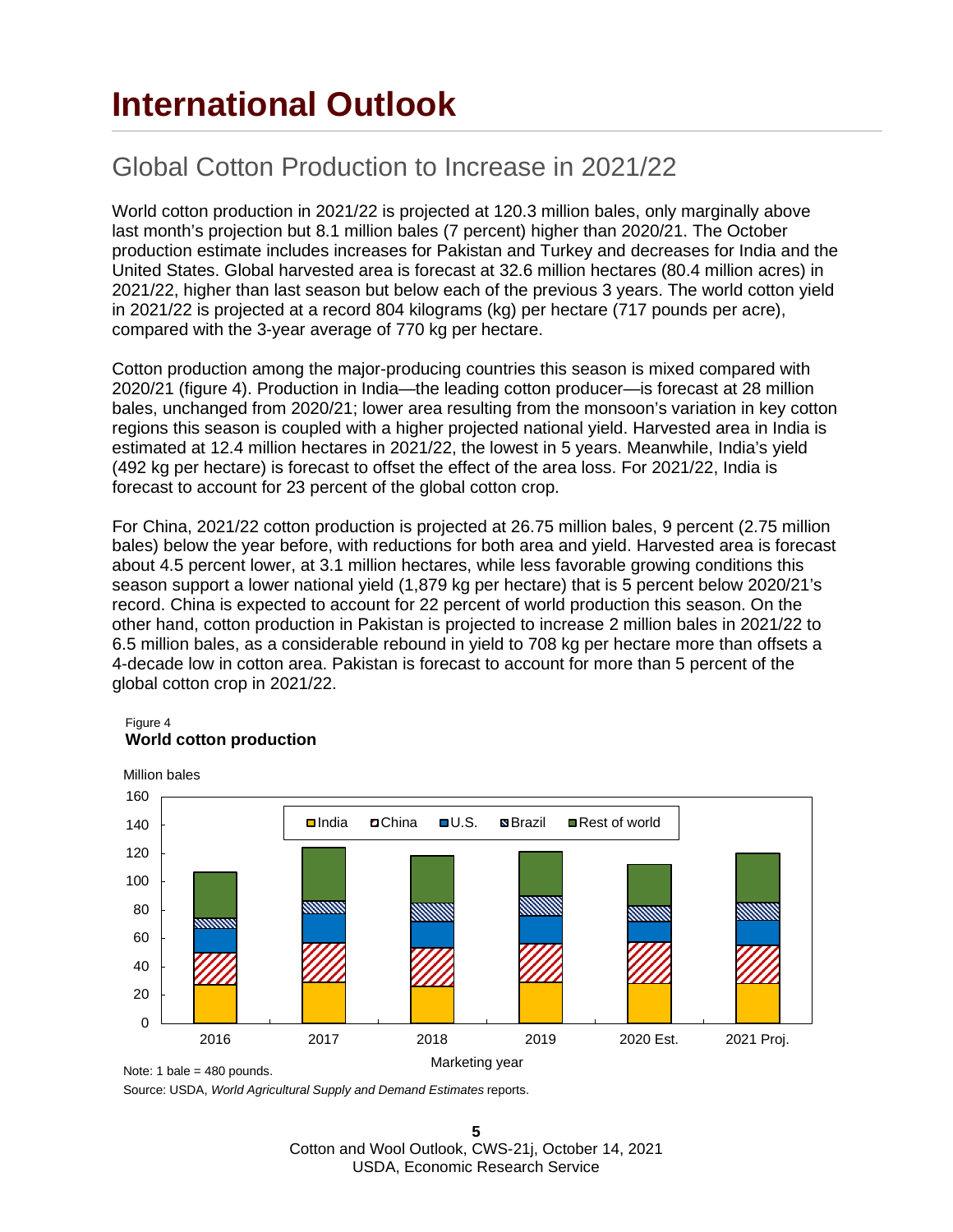For the Southern Hemisphere countries of Brazil and Australia, increases in 2021/22 cotton production are projected, with relatively high cotton prices observed as planting season approaches. For Brazil, a cotton crop of 12.5 million bales is forecast, as area is expected to rebound and a record national yield of 1,814 kg per hectare is projected. Similarly, for Australia, 2021/22 cotton production is forecast to increase 1.9 million bales to 4.7 million, as the easing of drought conditions encouraged planted area to more than double from last season to 575,000 hectares. Together, Brazil and Australia are expected to account for 14 percent of the world's cotton production in 2021/22.

### World Cotton Mill Use Forecast to Increase in 2021/22

Global cotton consumption in 2021/22 is forecast to increase nearly 3 percent this season as the global economy—particularly consumer demand for cotton products—continues to recover from the coronavirus (COVID-19) impacts. At 123.4 million bales, world mill use is expected to rise about 3.5 million bales this season.

For the top cotton-spinning countries, 2021/22 mill use is forecast to expand or remain unchanged from the year before, with the 6 leading countries accounting for a combined 82 percent of the world total. In 2021/22, China is forecast to spin 40 million bales of raw cotton, the same as in 2020/21, which was the highest since 2017/18. China is expected to account for nearly one-third of total global cotton consumption in 2021/22. India's mill use, on the other hand, is projected to increase 5 percent from 2020/21 as the textile industry there expands. Cotton mill use in India is forecast at a record 25.5 million bales in 2021/22, or 21 percent of the global total.

Cotton mill use is forecast to rise for Pakistan and Bangladesh in 2021/22, reaching 11.2 million bales (+6 percent) and 8.7 million bales (+2 percent), respectively. In addition, cotton mill use is expected to reach 8.4 million bales (+9 percent) in Turkey, while mill use in Vietnam is forecast unchanged at 7.3 million bales in 2021/22. As with the other major spinners, these countries' 2021/22 share of global mill use is near last season's level.

### Global Cotton Trade and Stocks to Decline in 2021/22

World cotton trade is forecast at 46.4 million bales in 2021/22, 4 percent below last season's record. Cotton exports are projected to decrease for Brazil, the United States, and India, where supplies (beginning stocks + production + imports) are projected lower in 2021/22. For Brazil, 2021/22 cotton exports are expected to decrease from a record 11 million bales last season to 8 million bales in 2021/22. For India, this season's cotton exports are projected to reach 5.8 million bales, compared with 6.2 million bales in 2020/21.

With global mill use rising modestly this season, China, Bangladesh, and Vietnam are projected as the leading raw cotton importers in 2021/22. Imports by China are forecast at 10.5 million bales this season, down from nearly 12.9 million in 2020/21. However, China continues to add foreign cotton for rotational purposes in the national reserve and for re-exporting of textile and apparel products. For Bangladesh, 2021/22 imports are forecast at 8.2 million bales (+6 percent), while imports by Vietnam are projected to remain at 7.3 million bales in 2021/22; cotton imports continue to support the textile industries in these countries.

Based on the latest cotton supply and demand projections, world ending stocks are forecast at 87.1 million bales in 2021/22, 3.5 percent (3.2 million bales) below a year ago and the lowest in 3 years. For the major producing countries, 2021/22 stock changes are forecast to vary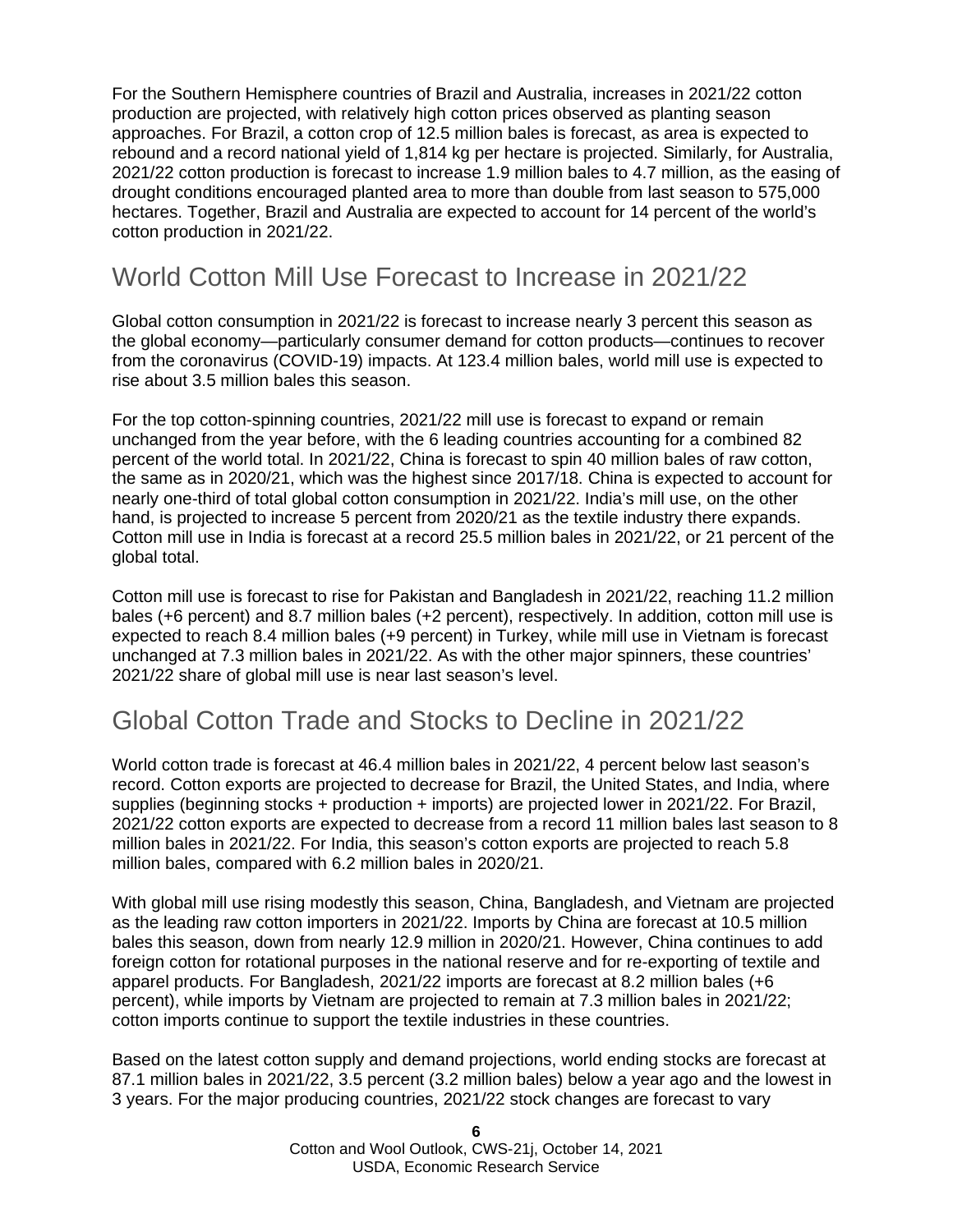considerably. Stocks in China are projected to decline 2.8 million bales (7 percent) to 36.5 million bales, or 42 percent of the global total in 2021/22 (figure 5). Similarly, cotton stocks in India are projected to decrease 2.3 million bales (15.5 percent) to 12.4 million bales, accounting for 14 percent of 2021/22 total. In contrast, stocks are expected to rise moderately (+1.3 million bales) in Brazil to 12.4 million bales in 2021/22; like India, Brazil is projected to hold 14 percent of the global stock total at the end of July 2022. Meanwhile, the global stocks-to-use ratio is estimated at 71 percent in 2021/22, compared with last season's 75 percent. With global cotton demand expanding and stocks declining for consecutive seasons, the 2021/22 Cotlook A-Index price is expected to increase from 2020/21's average of 85 cents per pound to its highest in a decade at 110 cents per pound.



#### Figure 5 **Share of global cotton ending stocks**

Source: USDA, *World Agricultural Supply and Demand Estimates* reports.

#### **Suggested Citation**

Meyer, Leslie A., *Cotton and Wool Outlook*, CWS-21j, U.S. Department of Agriculture, Economic Research Service, October 14, 2021.